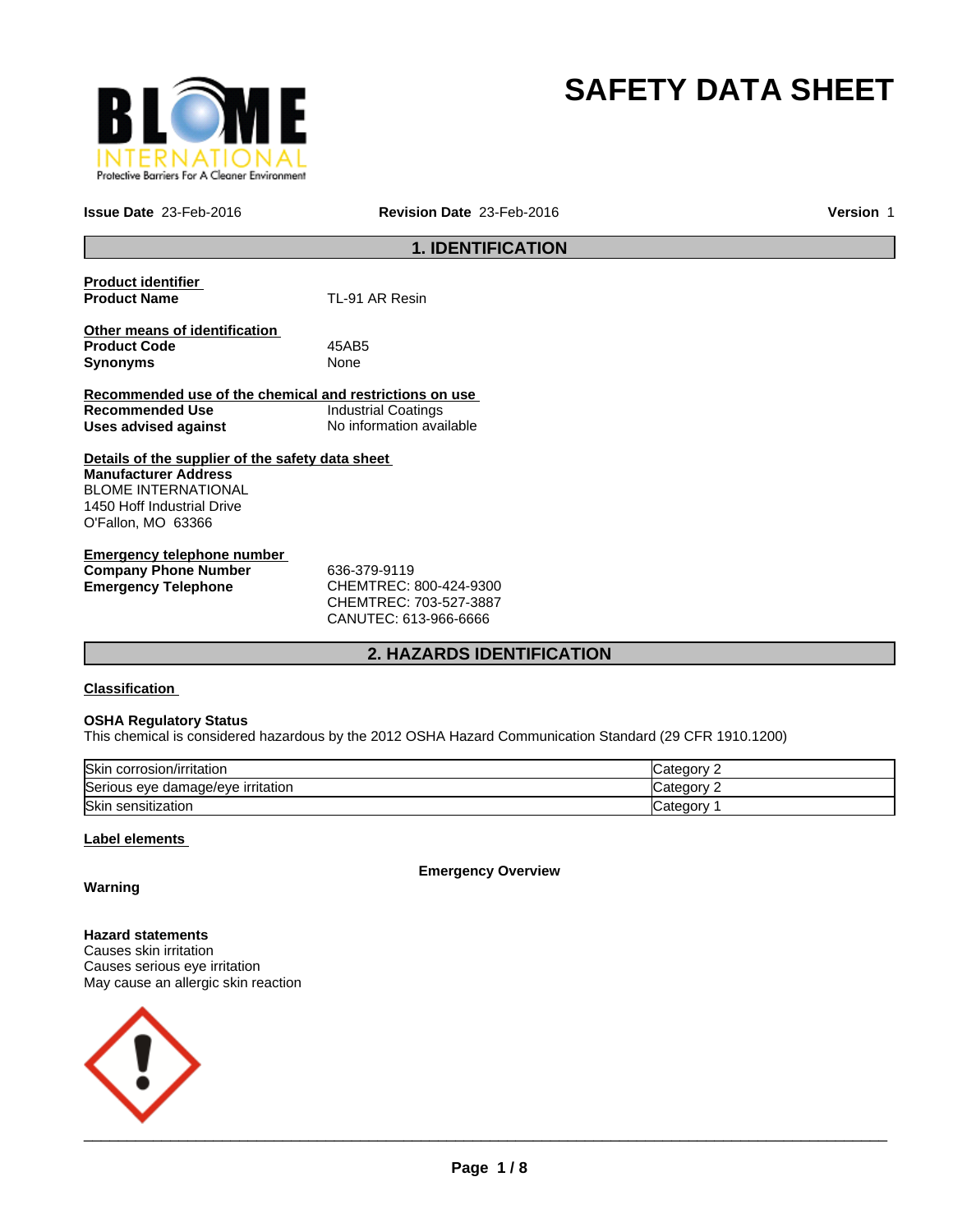#### **Appearance** viscous **Physical state** liquid **Odor** Slight Solvent

 $\overline{\phantom{a}}$  ,  $\overline{\phantom{a}}$  ,  $\overline{\phantom{a}}$  ,  $\overline{\phantom{a}}$  ,  $\overline{\phantom{a}}$  ,  $\overline{\phantom{a}}$  ,  $\overline{\phantom{a}}$  ,  $\overline{\phantom{a}}$  ,  $\overline{\phantom{a}}$  ,  $\overline{\phantom{a}}$  ,  $\overline{\phantom{a}}$  ,  $\overline{\phantom{a}}$  ,  $\overline{\phantom{a}}$  ,  $\overline{\phantom{a}}$  ,  $\overline{\phantom{a}}$  ,  $\overline{\phantom{a}}$ 

**Precautionary Statements - Prevention**

Wash face, hands and any exposed skin thoroughly after handling Wear protective gloves/protective clothing/eye protection/face protection Avoid breathing dust/fume/gas/mist/vapors/spray Contaminated work clothing should not be allowed out of the workplace

# **Precautionary Statements - Response**

IF IN EYES: Rinse cautiously with water for several minutes. Remove contact lenses, if present and easy to do. Continue rinsing If eye irritation persists: Get medical advice/attention IF ON SKIN: Wash with plenty of soap and water Take off contaminated clothing and wash before reuse If skin irritation or rash occurs: Get medical advice/attention

### **Precautionary Statements - Disposal**

Dispose of contents/container to an approved waste disposal plant

### **Hazards not otherwise classified (HNOC)**

Not applicable

#### **Other Information**

Toxic to aquatic life with long lasting effects.

#### **Unknown acute toxicity**

11% of the mixture consists of ingredient(s) of unknown toxicity

# **3. COMPOSITION/INFORMATION ON INGREDIENTS**

#### **Substance**

Not applicable

#### **Mixture**

| <b>Chemical Name</b>                                  | <b>CAS No</b> | Weight-%   |
|-------------------------------------------------------|---------------|------------|
| [Phenol, polymer with formaldehyde, glycidyl ether *] | 28064-14-4    | $60 - 100$ |
| Aluminum oxide *                                      | 1344-28-1     | $10 - 30$  |
| Neopentyl Glycol Diglycidyl Ether *                   | 17557-23-2    | 3 - 7      |
| Titanium dioxide *                                    | 13463-67-7    | - 5        |
| Mica *                                                | 12001-26-2    | - 5        |
| Silica, amorphous, precipitated and gel *             | 112926-00-8   | - 5        |

\*The exact percentage (concentration) of composition has been withheld as a trade secret.

# **4. FIRST AID MEASURES**

#### **Description of first aid measures**

| <b>General advice</b> | If symptoms persist, call a physician. Do not breathe dust/fume/gas/mist/vapors/spray. Do<br>not get in eyes, on skin, or on clothing.                                                                                  |
|-----------------------|-------------------------------------------------------------------------------------------------------------------------------------------------------------------------------------------------------------------------|
| Eye contact           | Immediately flush with plenty of water. After initial flushing, remove any contact lenses and<br>continue flushing for at least 15 minutes. Keep eye wide open while rinsing. If symptoms<br>persist, call a physician. |
| <b>Skin contact</b>   | Wash off immediately with plenty of water for at least 15 minutes. Wash contaminated<br>clothing before reuse. If skin irritation persists, call a physician.                                                           |
| <b>Inhalation</b>     | Remove to fresh air. If symptoms persist, call a physician.                                                                                                                                                             |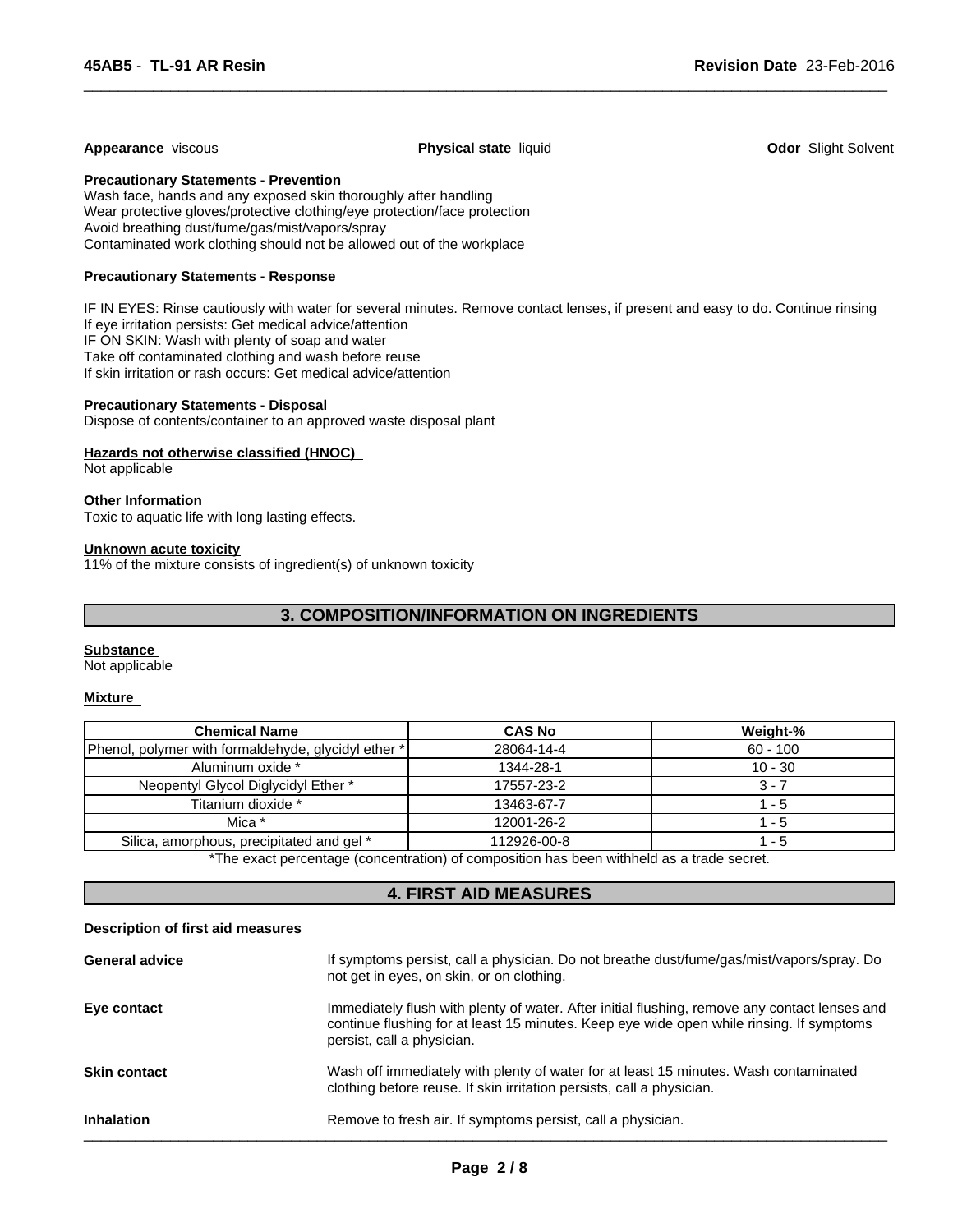| <b>Ingestion</b>                                            | Rinse mouth. Drink plenty of water. Do not induce vomiting without medical advice. Never<br>give anything by mouth to an unconscious person. Call a physician or poison control center<br>immediately. |
|-------------------------------------------------------------|--------------------------------------------------------------------------------------------------------------------------------------------------------------------------------------------------------|
| Self-protection of the first aider                          | Use personal protective equipment as required.                                                                                                                                                         |
| Most important symptoms and effects, both acute and delayed |                                                                                                                                                                                                        |
| <b>Symptoms</b>                                             | May cause redness and tearing of the eyes. May cause skin irritation. Redness.                                                                                                                         |
|                                                             | Indication of any immediate medical attention and special treatment needed                                                                                                                             |
| Note to physicians                                          | May cause sensitization in susceptible persons. Treat symptomatically.                                                                                                                                 |

 $\overline{\phantom{a}}$  ,  $\overline{\phantom{a}}$  ,  $\overline{\phantom{a}}$  ,  $\overline{\phantom{a}}$  ,  $\overline{\phantom{a}}$  ,  $\overline{\phantom{a}}$  ,  $\overline{\phantom{a}}$  ,  $\overline{\phantom{a}}$  ,  $\overline{\phantom{a}}$  ,  $\overline{\phantom{a}}$  ,  $\overline{\phantom{a}}$  ,  $\overline{\phantom{a}}$  ,  $\overline{\phantom{a}}$  ,  $\overline{\phantom{a}}$  ,  $\overline{\phantom{a}}$  ,  $\overline{\phantom{a}}$ 

# **5. FIRE-FIGHTING MEASURES**

### **Suitable extinguishing media**

Use extinguishing measures that are appropriate to local circumstances and the surrounding environment. Dry chemical, CO2, sand, earth, water spray or regular foam.

**Unsuitable extinguishing media** Do not use a solid water stream as it may scatter and spread fire.

# **Specific hazards arising from the chemical**

In the event of fire and/or explosion do not breathe fumes. May cause sensitization in susceptible persons. Thermal decomposition can lead to release of irritating and toxic gases and vapors.

**Explosion data Sensitivity to Mechanical Impact** None. **Sensitivity to Static Discharge** None.

# **Protective equipment and precautions for firefighters**

As in any fire, wear self-contained breathing apparatus pressure-demand, MSHA/NIOSH (approved or equivalent) and full protective gear.

# **6. ACCIDENTAL RELEASE MEASURES**

#### **Personal precautions, protective equipment and emergency procedures**

| <b>Personal precautions</b>                          | Use personal protective equipment as required. Avoid contact with eyes and skin. Evacuate<br>personnel to safe areas. Keep people away from and upwind of spill/leak.                                                                                                               |  |  |
|------------------------------------------------------|-------------------------------------------------------------------------------------------------------------------------------------------------------------------------------------------------------------------------------------------------------------------------------------|--|--|
| <b>Environmental precautions</b>                     |                                                                                                                                                                                                                                                                                     |  |  |
| <b>Environmental precautions</b>                     | Prevent entry into waterways, sewers, basements or confined areas. Do not flush into<br>surface water or sanitary sewer system. Prevent further leakage or spillage if safe to do so.<br>Prevent product from entering drains.                                                      |  |  |
| Methods and material for containment and cleaning up |                                                                                                                                                                                                                                                                                     |  |  |
| <b>Methods for containment</b>                       | Prevent further leakage or spillage if safe to do so.                                                                                                                                                                                                                               |  |  |
| Methods for cleaning up                              | Use personal protective equipment as required. Dam up. Soak up with inert absorbent<br>material (e.g. sand, silica gel, acid binder, universal binder, sawdust). Take up<br>mechanically, placing in appropriate containers for disposal. Clean contaminated surface<br>thoroughly. |  |  |

# **7. HANDLING AND STORAGE**

# **Precautions for safe handling**

**Advice on safe handling** Use personal protective equipment as required. Ensure adequate ventilation, especially in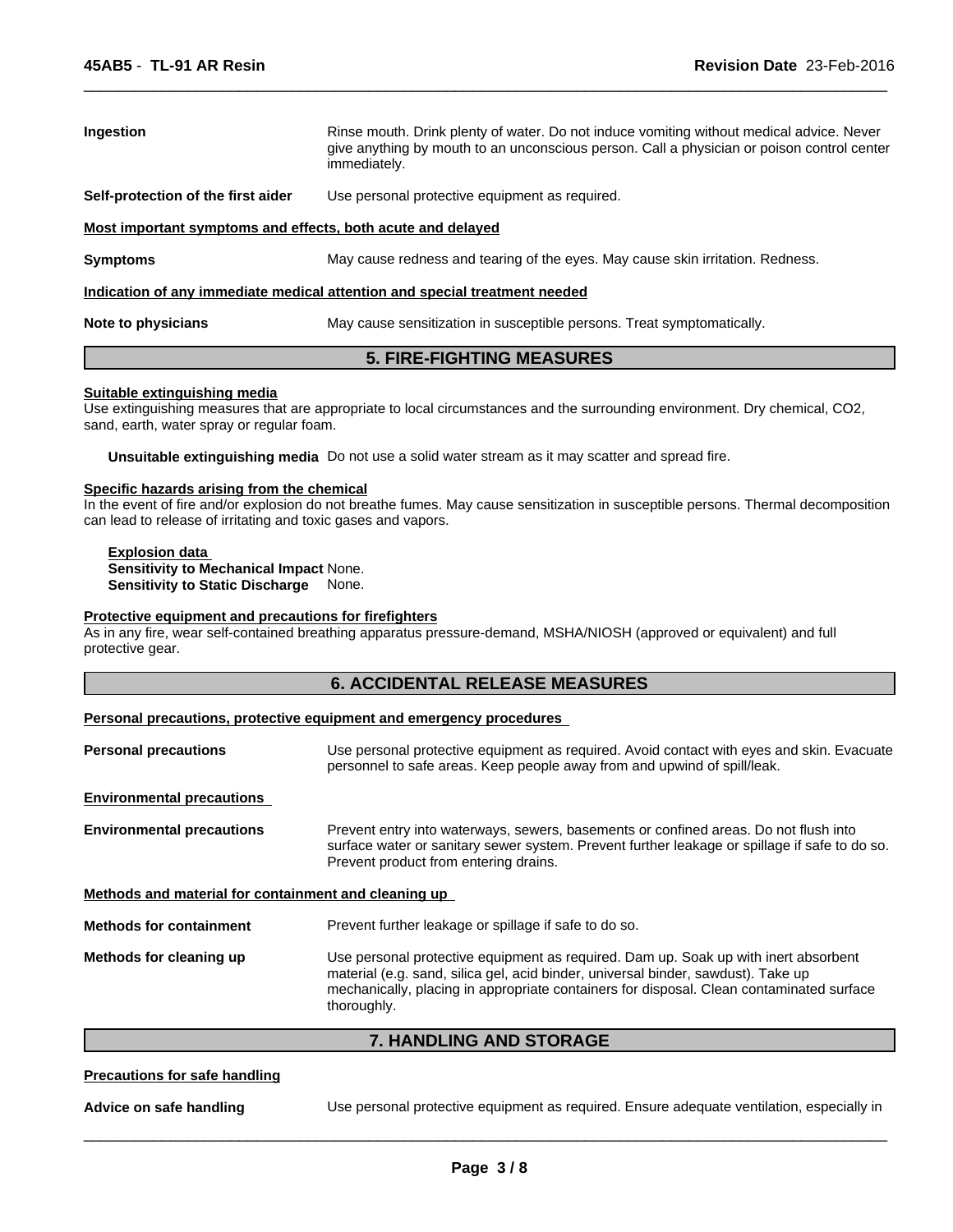confined areas. Use with local exhaust ventilation. Do not breathe dust/fume/gas/mist/vapors/spray.

 $\overline{\phantom{a}}$  ,  $\overline{\phantom{a}}$  ,  $\overline{\phantom{a}}$  ,  $\overline{\phantom{a}}$  ,  $\overline{\phantom{a}}$  ,  $\overline{\phantom{a}}$  ,  $\overline{\phantom{a}}$  ,  $\overline{\phantom{a}}$  ,  $\overline{\phantom{a}}$  ,  $\overline{\phantom{a}}$  ,  $\overline{\phantom{a}}$  ,  $\overline{\phantom{a}}$  ,  $\overline{\phantom{a}}$  ,  $\overline{\phantom{a}}$  ,  $\overline{\phantom{a}}$  ,  $\overline{\phantom{a}}$ 

### **Conditions for safe storage, including any incompatibilities**

| <b>Storage Conditions</b> | Keep out of the reach of children. Keep containers tightly closed in a cool, well-ventilated<br>place. Keep in properly labeled containers. |
|---------------------------|---------------------------------------------------------------------------------------------------------------------------------------------|
|                           |                                                                                                                                             |

**Incompatible materials** Strong oxidizing agents. Strong acids. Strong bases.

# **8. EXPOSURE CONTROLS/PERSONAL PROTECTION**

## **Control parameters**

**Exposure Guidelines** This product, as supplied, does not contain any hazardous materials with occupational exposure limits established by the region specific regulatory bodies.

| <b>Chemical Name</b>                                      | <b>ACGIH TLV</b>                            | <b>OSHA PEL</b>                                          | <b>NIOSH IDLH</b>                                                                                |
|-----------------------------------------------------------|---------------------------------------------|----------------------------------------------------------|--------------------------------------------------------------------------------------------------|
| Aluminum oxide                                            | TWA: 1 $mg/m3$ respirable fraction          | TWA: $15 \text{ mg/m}^3$ total dust                      |                                                                                                  |
| 1344-28-1                                                 |                                             | TWA: 5 $mg/m3$ respirable fraction                       |                                                                                                  |
| Titanium dioxide<br>13463-67-7                            | TWA: $10 \text{ mg/m}^3$                    | TWA: 15 $mg/m3$ total dust                               | IDLH: 5000 mg/m <sup>3</sup>                                                                     |
| Mica<br>12001-26-2                                        | TWA: $3 \text{ mg/m}^3$ respirable fraction | TWA: 20 mppcf <1% Crystalline<br>silica                  | IDLH: 1500 mg/m <sup>3</sup><br>TWA: $3 \text{ mg/m}^3$ containing <1%<br>Quartz respirable dust |
| Silica, amorphous, precipitated and<br>gel<br>112926-00-8 |                                             | TWA: 20 mppcf<br>: $(80)/(%$ SiO2) mg/m <sup>3</sup> TWA |                                                                                                  |

*NIOSH IDLH Immediately Dangerous to Life or Health*

#### **Appropriate engineering controls**

| <b>Engineering Controls</b> | Showers              |
|-----------------------------|----------------------|
|                             | Eyewash stations     |
|                             | Ventilation systems. |

#### **Individual protection measures, such as personal protective equipment**

| <b>Eye/face protection</b>            | Wear safety glasses with side shields (or goggles).                                                                                                                                                                                                                                                                              |
|---------------------------------------|----------------------------------------------------------------------------------------------------------------------------------------------------------------------------------------------------------------------------------------------------------------------------------------------------------------------------------|
| Skin and body protection              | Wear protective gloves and protective clothing.                                                                                                                                                                                                                                                                                  |
| <b>Respiratory protection</b>         | If exposure limits are exceeded or irritation is experienced, NIOSH/MSHA approved<br>respiratory protection should be worn. Positive-pressure supplied air respirators may be<br>required for high airborne contaminant concentrations. Respiratory protection must be<br>provided in accordance with current local regulations. |
| <b>General Hygiene Considerations</b> | When using do not eat, drink or smoke. Wash contaminated clothing before reuse. Regular<br>cleaning of equipment, work area and clothing is recommended.                                                                                                                                                                         |

# **9. PHYSICAL AND CHEMICAL PROPERTIES**

# **Information on basic physical and chemical properties**

| <b>Physical state</b><br>Appearance<br>Color | liquid<br>viscous<br>pigmented | Odor<br>Odor threshold           | Slight Solvent<br>No information available |
|----------------------------------------------|--------------------------------|----------------------------------|--------------------------------------------|
| <b>Property</b>                              | Values                         | Remarks • Method                 |                                            |
| рH                                           | No information available       |                                  |                                            |
| Melting point / freezing point               | No information available       |                                  |                                            |
| Boiling point / boiling range                | > 120 °C / > 248 °F            |                                  |                                            |
| <b>Flash point</b>                           | 94 °C / 201 °F                 | Pensky-Martens Closed Cup (PMCC) |                                            |
| <b>Evaporation rate</b>                      | No information available       |                                  |                                            |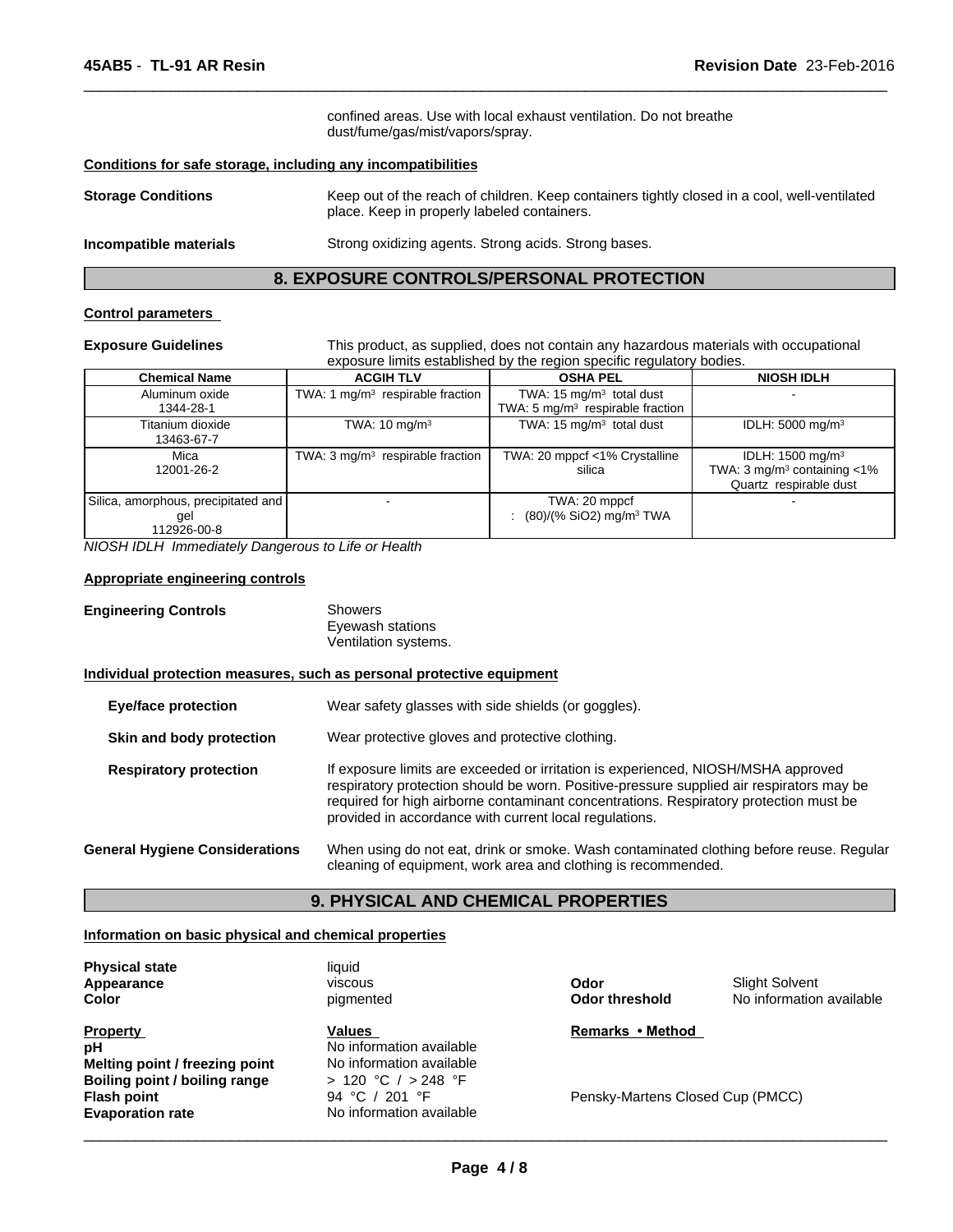| Flammability (solid, gas)        | No information available |
|----------------------------------|--------------------------|
| <b>Flammability Limit in Air</b> |                          |
| <b>Upper flammability limit:</b> | No information available |
| Lower flammability limit:        | No information available |
| Vapor pressure                   | No information available |
| Vapor density                    | No information available |
| <b>Relative density</b>          | 1.5                      |
| <b>Water solubility</b>          | partially soluble        |
| Solubility in other solvents     | No information available |
| <b>Partition coefficient</b>     | No information available |
| <b>Autoignition temperature</b>  | No information available |
| <b>Decomposition temperature</b> | No information available |
| <b>Kinematic viscosity</b>       | No information available |
| <b>Dynamic viscosity</b>         | No information available |
| <b>Explosive properties</b>      | Not an explosive         |
| <b>Oxidizing properties</b>      | Not applicable           |

# **Other Information**

**VOC Content (%)** 0 g/L

**Softening point** No information available **Molecular weight** No information available **Density** No information available **Bulk density** No information available

# **10. STABILITY AND REACTIVITY**

 $\overline{\phantom{a}}$  ,  $\overline{\phantom{a}}$  ,  $\overline{\phantom{a}}$  ,  $\overline{\phantom{a}}$  ,  $\overline{\phantom{a}}$  ,  $\overline{\phantom{a}}$  ,  $\overline{\phantom{a}}$  ,  $\overline{\phantom{a}}$  ,  $\overline{\phantom{a}}$  ,  $\overline{\phantom{a}}$  ,  $\overline{\phantom{a}}$  ,  $\overline{\phantom{a}}$  ,  $\overline{\phantom{a}}$  ,  $\overline{\phantom{a}}$  ,  $\overline{\phantom{a}}$  ,  $\overline{\phantom{a}}$ 

**Reactivity**  No data available

#### **Chemical stability**

Stable under recommended storage conditions. **Possibility of Hazardous Reactions** None under normal processing. **Conditions to avoid** Elevated Temperature. Incompatible materials. **Incompatible materials** Strong oxidizing agents. Strong acids. Strong bases. **Hazardous Decomposition Products** Thermal decomposition can lead to release of irritating and toxic gases and vapors.

# **11. TOXICOLOGICAL INFORMATION**

# **Information on likely routes of exposure**

# **Product Information**

| <b>Inhalation</b>   | No data available.                                                                                               |
|---------------------|------------------------------------------------------------------------------------------------------------------|
| Eye contact         | Irritating to eyes.                                                                                              |
| <b>Skin contact</b> | Irritating to skin. Repeated or prolonged skin contact may cause allergic reactions with<br>susceptible persons. |
| Ingestion           | No data available.                                                                                               |

| <b>Chemical Name</b>                            | Oral LD50                    | <b>Dermal LD50</b> | <b>Inhalation LC50</b> |
|-------------------------------------------------|------------------------------|--------------------|------------------------|
| Aluminum oxide<br>1344-28-1                     | $>$ 5000 mg/kg (Rat)         |                    |                        |
| Neopentyl Glycol Diglycidyl Ether<br>17557-23-2 | $= 4500$ mg/kg (Rat)         |                    |                        |
| Titanium dioxide                                | $> 10000$ mg/kg (<br>ˈ Rat ) |                    |                        |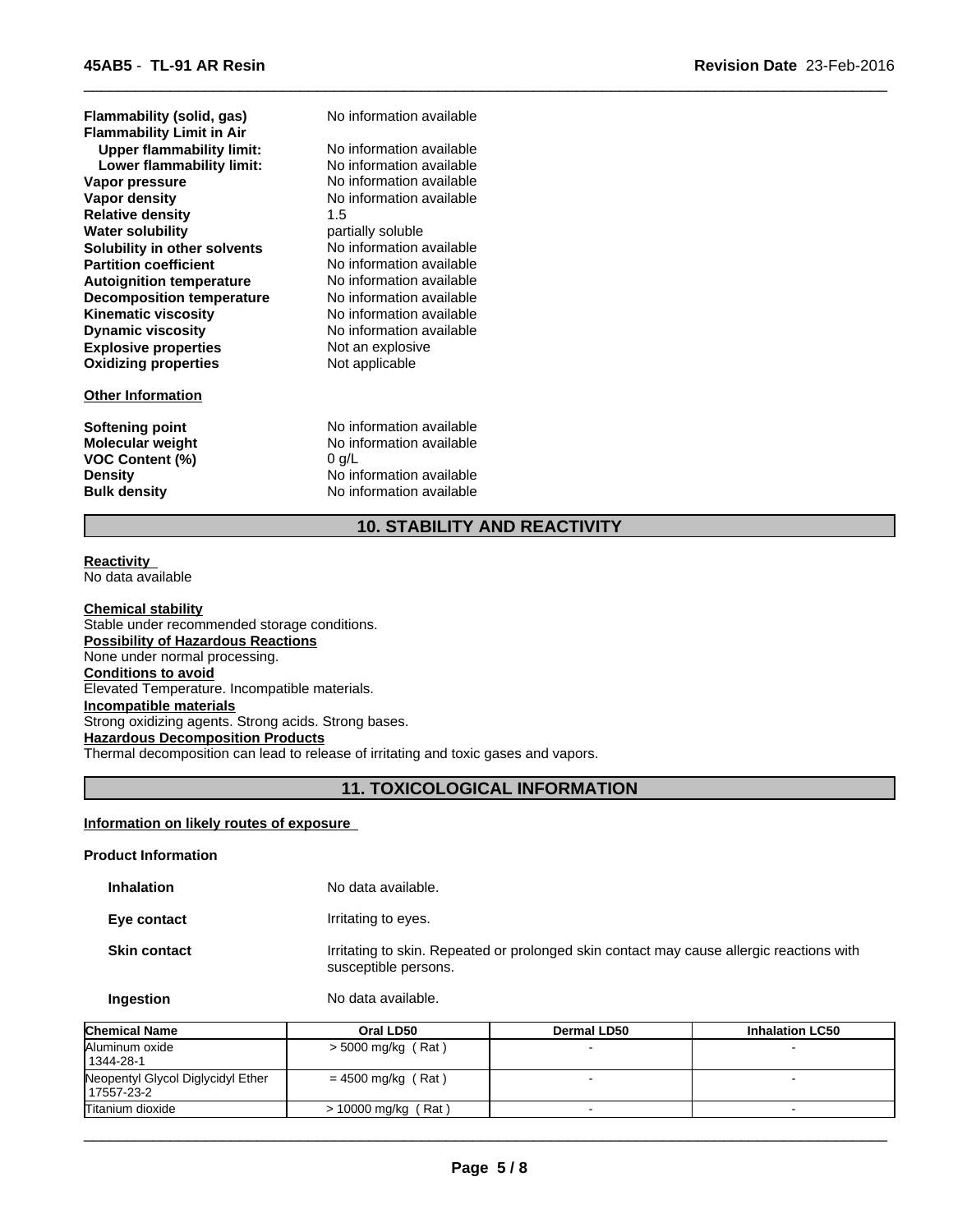13463-67-7

# **Information on toxicological effects**

**Symptoms** May cause skin irritation. May cause an allergic skin reaction. May cause redness and tearing of the eyes.

 $\overline{\phantom{a}}$  ,  $\overline{\phantom{a}}$  ,  $\overline{\phantom{a}}$  ,  $\overline{\phantom{a}}$  ,  $\overline{\phantom{a}}$  ,  $\overline{\phantom{a}}$  ,  $\overline{\phantom{a}}$  ,  $\overline{\phantom{a}}$  ,  $\overline{\phantom{a}}$  ,  $\overline{\phantom{a}}$  ,  $\overline{\phantom{a}}$  ,  $\overline{\phantom{a}}$  ,  $\overline{\phantom{a}}$  ,  $\overline{\phantom{a}}$  ,  $\overline{\phantom{a}}$  ,  $\overline{\phantom{a}}$ 

# **Delayed and immediate effects as well as chronic effects from short and long-term exposure**

| <b>Sensitization</b><br>Germ cell mutagenicity<br>Carcinogenicity                                                                                                        | No information available.<br>No information available.                                                                                                                                      | May cause sensitization by skin contact. |                                                                                           |             |
|--------------------------------------------------------------------------------------------------------------------------------------------------------------------------|---------------------------------------------------------------------------------------------------------------------------------------------------------------------------------------------|------------------------------------------|-------------------------------------------------------------------------------------------|-------------|
| <b>Chemical Name</b>                                                                                                                                                     | <b>ACGIH</b>                                                                                                                                                                                | <b>IARC</b>                              | <b>NTP</b>                                                                                | <b>OSHA</b> |
| Aluminum oxide<br>1344-28-1                                                                                                                                              |                                                                                                                                                                                             |                                          | Reasonably Anticipated                                                                    | X           |
| lTitanium dioxide<br>13463-67-7                                                                                                                                          |                                                                                                                                                                                             | Group 2B                                 |                                                                                           | X           |
| Silica, amorphous,<br>precipitated and gel<br>112926-00-8                                                                                                                |                                                                                                                                                                                             | Group 3                                  |                                                                                           |             |
| Group 2B - Possibly Carcinogenic to Humans<br>Not classifiable as a human carcinogen<br>NTP (National Toxicology Program)<br>X - Present<br><b>Reproductive toxicity</b> | Reasonably Anticipated - Reasonably Anticipated to be a Human Carcinogen<br>OSHA (Occupational Safety and Health Administration of the US Department of Labor)<br>No information available. |                                          |                                                                                           |             |
| <b>STOT - single exposure</b>                                                                                                                                            |                                                                                                                                                                                             | No information available.                |                                                                                           |             |
| <b>STOT - repeated exposure</b><br><b>Chronic toxicity</b>                                                                                                               | No information available.<br>exposure.                                                                                                                                                      |                                          | Repeated contact may cause allergic reactions in very susceptible persons. Avoid repeated |             |
| <b>Target Organ Effects</b><br><b>Aspiration hazard</b>                                                                                                                  | No information available.                                                                                                                                                                   |                                          | Eyes, Skin, Central nervous system, Respiratory system, lungs.                            |             |

# **Numerical measures of toxicity - Product Information**

# **The following values are calculated based on chapter 3.1 of the GHS document** .

**ATEmix (oral)** 11,798.00 mg/kg

# **12. ECOLOGICAL INFORMATION**

#### **Ecotoxicity**

Toxic to aquatic life with long lasting effects

20 % of the mixture consists of components(s) of unknown hazards to the aquatic environment

### **Persistence and degradability**

No information available.

#### **Bioaccumulation**

No information available.

# **Other adverse effects**

No information available

# **13. DISPOSAL CONSIDERATIONS**

| Waste treatment methods       | Disposal should be in accordance with applicable regional, national and local laws and |
|-------------------------------|----------------------------------------------------------------------------------------|
| Disposal of wastes            | regulations.                                                                           |
| <b>Contaminated packaging</b> | Do not reuse container.                                                                |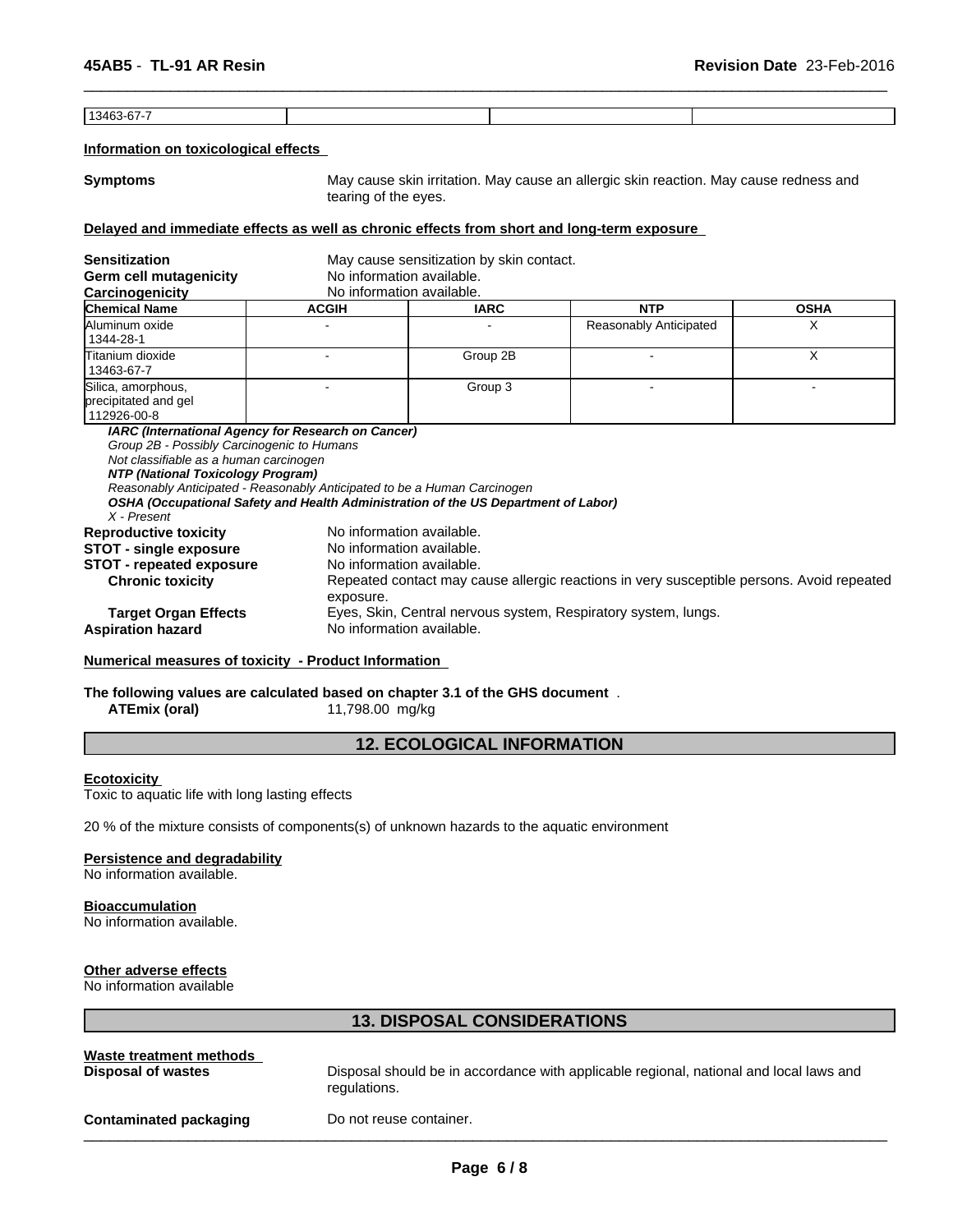| <b>14. TRANSPORT INFORMATION</b>                                                                                                                                     |                                                                                                                                                                                                                                       |  |
|----------------------------------------------------------------------------------------------------------------------------------------------------------------------|---------------------------------------------------------------------------------------------------------------------------------------------------------------------------------------------------------------------------------------|--|
| <b>DOT</b>                                                                                                                                                           | Not regulated                                                                                                                                                                                                                         |  |
| <u>TDG</u>                                                                                                                                                           | Not regulated                                                                                                                                                                                                                         |  |
| <b>IATA</b><br>UN/ID no<br>Proper shipping name<br><b>Hazard Class</b><br><b>Packing Group</b><br><b>ERG Code</b><br><b>Special Provisions</b><br><b>Description</b> | <b>UN3082</b><br>Environmentally hazardous substance, liquid, n.o.s.<br>9<br>Ш<br>9L<br>A97, A158, A197<br>UN3082, Environmentally hazardous substance, liquid, n.o.s. (Phenol, polymer with<br>formaldehyde, glycidyl ether), 9, III |  |
| <b>IMDG</b><br>UN/ID no<br>Proper shipping name<br><b>Hazard Class</b><br><b>Packing Group</b><br>EmS-No<br><b>Special Provisions</b><br><b>Description</b>          | <b>UN3082</b><br>Environmentally hazardous substance, liquid, n.o.s.<br>9<br>Ш<br>F-A, S-F<br>274, 335<br>UN3082, Environmentally hazardous substance, liquid, n.o.s. (Phenol, polymer with<br>formaldehyde, glycidyl ether), 9, III  |  |

 $\overline{\phantom{a}}$  ,  $\overline{\phantom{a}}$  ,  $\overline{\phantom{a}}$  ,  $\overline{\phantom{a}}$  ,  $\overline{\phantom{a}}$  ,  $\overline{\phantom{a}}$  ,  $\overline{\phantom{a}}$  ,  $\overline{\phantom{a}}$  ,  $\overline{\phantom{a}}$  ,  $\overline{\phantom{a}}$  ,  $\overline{\phantom{a}}$  ,  $\overline{\phantom{a}}$  ,  $\overline{\phantom{a}}$  ,  $\overline{\phantom{a}}$  ,  $\overline{\phantom{a}}$  ,  $\overline{\phantom{a}}$ 

# **15. REGULATORY INFORMATION**

| <b>International Inventories</b> |          |  |
|----------------------------------|----------|--|
| <b>TSCA</b>                      | Complies |  |
| <b>DSL/NDSL</b>                  | Complies |  |
| <b>EINECS/ELINCS</b>             | Complies |  |
| <b>IECSC</b>                     | Complies |  |
| <b>KECL</b>                      | Complies |  |
| <b>PICCS</b>                     | Complies |  |
| <b>AICS</b>                      | Complies |  |

# **Legend:**

**TSCA** - United States Toxic Substances Control Act Section 8(b) Inventory

**DSL/NDSL** - Canadian Domestic Substances List/Non-Domestic Substances List

**EINECS/ELINCS** - European Inventory of Existing Chemical Substances/European List of Notified Chemical Substances

**ENCS** - Japan Existing and New Chemical Substances

**IECSC** - China Inventory of Existing Chemical Substances

**KECL** - Korean Existing and Evaluated Chemical Substances

**PICCS** - Philippines Inventory of Chemicals and Chemical Substances

**AICS** - Australian Inventory of Chemical Substances

# **US Federal Regulations**

# **SARA 313**

Section 313 of Title III of the Superfund Amendments and Reauthorization Act of 1986 (SARA). This product contains a chemical or chemicals which are subject to the reporting requirements of the Act and Title 40 of the Code of Federal Regulations, Part 372

| <b>Chemical Name</b>                  | <b>SARA 313 - Threshold Values %</b> |
|---------------------------------------|--------------------------------------|
| Aluminum oxide - 1344-28-1            | 1.0                                  |
| <b>SARA 311/312 Hazard Categories</b> |                                      |
| Acute health hazard                   | Yes                                  |
| <b>Chronic Health Hazard</b>          | Yes                                  |
| Fire hazard                           | No                                   |
|                                       |                                      |